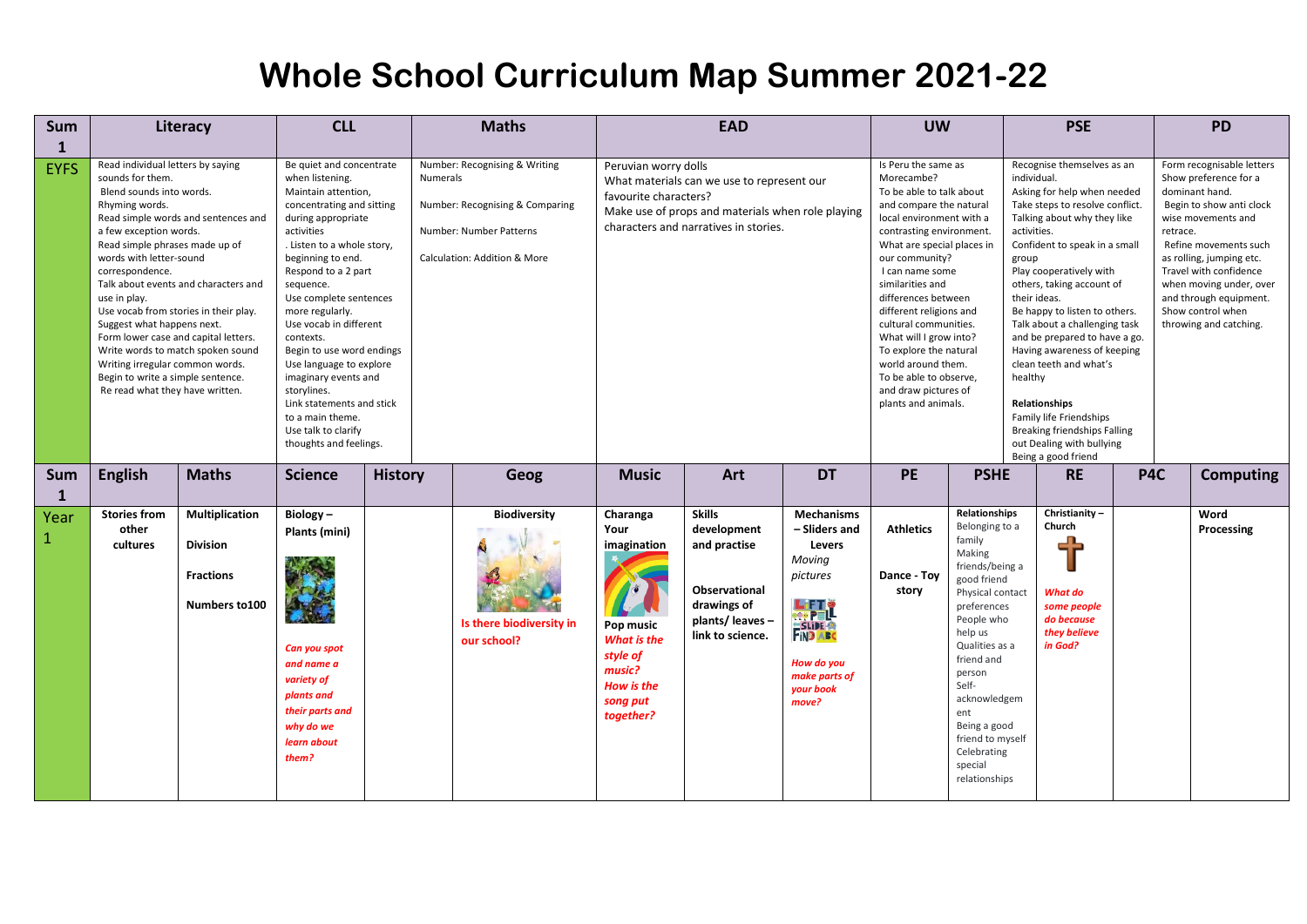| Sum<br>$\mathbf{1}$    | <b>English</b>                              | <b>Maths</b>                            | <b>Science</b>                                                                                                                     | <b>History</b>                                                                                                               |                                                                                                  | Geography                                                                                                                                                       |                                             | Art                                                                                                       | <b>DT</b>                                                                                                                                                   | <b>PE</b>                                              | <b>PSHE</b>                                                                                                                                                                                                                                                                                                                                                          | <b>RE</b>                                                                                                           | P4C | <b>Computing</b>             |
|------------------------|---------------------------------------------|-----------------------------------------|------------------------------------------------------------------------------------------------------------------------------------|------------------------------------------------------------------------------------------------------------------------------|--------------------------------------------------------------------------------------------------|-----------------------------------------------------------------------------------------------------------------------------------------------------------------|---------------------------------------------|-----------------------------------------------------------------------------------------------------------|-------------------------------------------------------------------------------------------------------------------------------------------------------------|--------------------------------------------------------|----------------------------------------------------------------------------------------------------------------------------------------------------------------------------------------------------------------------------------------------------------------------------------------------------------------------------------------------------------------------|---------------------------------------------------------------------------------------------------------------------|-----|------------------------------|
| Year<br>$\overline{2}$ | Story as a<br>theme<br>Poems on a<br>theme  | 3D<br><b>Shapes</b><br><b>Fractions</b> | Plants<br>How does a<br>plant grow and<br>what do they<br>need?                                                                    | Nightingale<br>or Seacole?<br>Who was more<br>significant to<br>the world of<br>nursing<br><b>Nightingale or</b><br>Seacole? |                                                                                                  |                                                                                                                                                                 | Charanga-<br>Friendship song<br>Pop         | <b>Skills</b><br>development<br>and practise<br>Collage -<br>cutting/tearing<br>skills and<br>techniques. | Food and<br>Nutrition -<br>Potatoes<br>稀<br>Where do<br>potatoes come<br>from and how<br>are they used?                                                     | <b>Athletics</b><br>Dance -<br><b>Moving</b><br>along  | Relationships<br>Different types<br>of family<br>Physical contact<br>boundaries<br>Friendship and<br>conflict<br>Secrets<br>Trust and<br>appreciation<br>Expressing<br>appreciation for<br>special<br>relationships                                                                                                                                                  | Christianity-<br>Church<br>╬<br><b>How and</b><br>why is<br>celebrating<br>important in<br>religion and<br>worship? |     | Coding / Tech<br>in the area |
| Sum<br>$\mathbf{1}$    | <b>English</b>                              | <b>Maths</b>                            | <b>Science</b>                                                                                                                     | <b>History</b>                                                                                                               | Geog                                                                                             | <b>MFL</b>                                                                                                                                                      | <b>Music</b>                                | Art                                                                                                       | <b>DT</b>                                                                                                                                                   | <b>PE</b>                                              | <b>PSHE</b>                                                                                                                                                                                                                                                                                                                                                          | <b>RE</b>                                                                                                           | P4C | <b>Computing</b>             |
| Year<br>$\vert$ 3      | <b>Playscripts</b><br>Recount:<br>Biography | <b>Fractions</b><br>Angles              | Plants<br>Can you<br>identify the<br>different parts<br>of a plant and<br>explain why<br>they are<br>needed and<br>their function? |                                                                                                                              | <b>Settlements</b><br><b>How has</b><br>land use in<br><b>Morecambe</b><br>changed<br>over time? | L'ancienne<br>histoire de<br>la Grande<br><b>Bretagne</b><br>Can I<br>discuss<br><b>Ancient</b><br><b>Britain in</b><br>French?<br>(Using the<br>past<br>tense) | <b>Bring us</b><br>together<br><b>Disco</b> | <b>Skills</b><br>development<br>and practise<br>Drawing like a<br>caveman                                 | Mechanical<br>Systems-<br>Levers and<br><b>Linkages</b><br>the fire sm<br>mille W<br>How will a<br>litter picker<br>move to pick<br>up pieces of<br>litter? | <b>Athletics</b><br>activities<br>Dance<br>Superheroes | Relationships<br>Family roles<br>and<br>responsibilities<br>Friendship and<br>negotiation<br>Keeping safe<br>online and who<br>to go to for<br>help<br>Being a global<br>citizen<br>Being aware of<br>how my choices<br>affect others<br>Awareness of<br>how other<br>children<br>have different<br>lives<br>Expressing<br>appreciation for<br>family and<br>friends | Christianity-<br>Church<br><b>What makes</b><br>a good<br>leader?                                                   |     | Animation                    |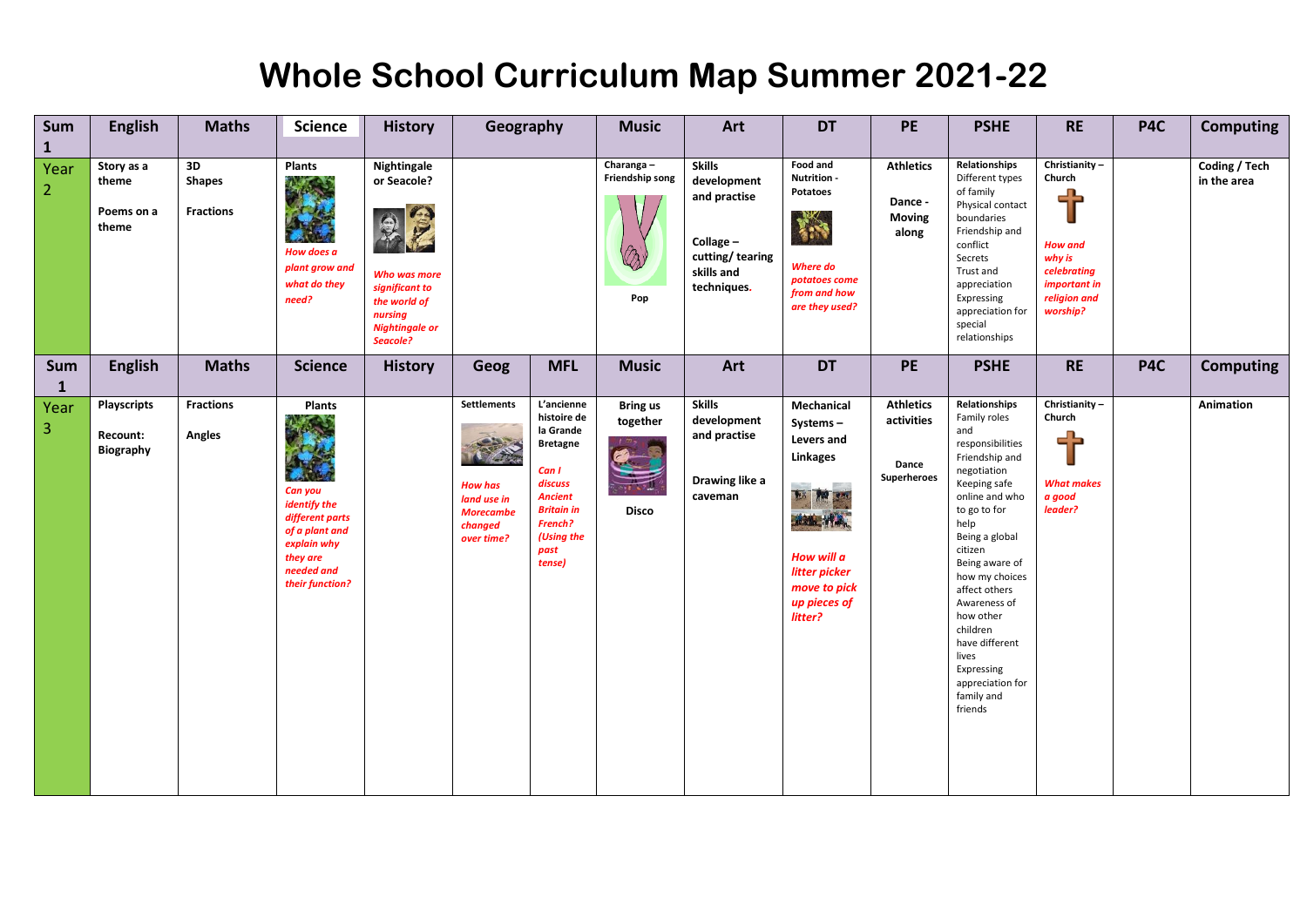| <b>Sum</b><br>$\mathbf{1}$ | <b>English</b>                                                          | <b>Maths</b>                                                                            | <b>Science</b>                                                                                                                                                     | <b>History</b>                                                                                                        | Geog                                                                           | <b>MFL</b>                                                                               | <b>Music</b>                                                                                                                             | Art                                                                                                                                    | <b>DT</b>                                                                                                                                      | PE                                                                  | <b>PSHE</b>                                                                                                                                                                                                                                                                            | <b>RE</b>                                                                          | P4C | <b>Computing</b>     |
|----------------------------|-------------------------------------------------------------------------|-----------------------------------------------------------------------------------------|--------------------------------------------------------------------------------------------------------------------------------------------------------------------|-----------------------------------------------------------------------------------------------------------------------|--------------------------------------------------------------------------------|------------------------------------------------------------------------------------------|------------------------------------------------------------------------------------------------------------------------------------------|----------------------------------------------------------------------------------------------------------------------------------------|------------------------------------------------------------------------------------------------------------------------------------------------|---------------------------------------------------------------------|----------------------------------------------------------------------------------------------------------------------------------------------------------------------------------------------------------------------------------------------------------------------------------------|------------------------------------------------------------------------------------|-----|----------------------|
| Year<br>4                  | <b>Issues and</b><br>Dilemmas<br>Persuasion -<br>sales<br>pitch/article | Money<br>Mass, Volume<br>and Length<br><b>Area of Figures</b>                           | Living things<br>and habitats                                                                                                                                      | <b>Mayans</b><br><b>SE Lillen</b><br>Why were the<br>Maya so<br>important if<br>they had<br>disappeared by<br>900 AD? |                                                                                | <b>En Classe</b><br>Can I<br>describe<br>my<br>classroom<br>in French?                   | Bujus Blackbird<br>Charanga -<br><b>Black bird</b><br><b>The Beatles-</b><br>Pop                                                         | <b>Seascapes</b><br>$ \frac{1}{2}$<br>1244<br>Impressionism<br>style<br>How can we use<br>different media to<br>create an<br>seascape? | Mechanisms -<br><b>Leavers and</b><br>linkages-<br>Cams<br>$\mathbf{m}$<br>H<br>Pop up puppets<br>How do the<br>characters pop<br>up and down? | Swimming<br>Games-<br>Net and<br>wall                               | Relationships<br>Jealousy<br>Love and loss<br>Memories of<br>loved ones<br>Getting on and<br><b>Falling Out</b><br>Girlfriends and<br>boyfriends<br>Showing<br>appreciation to<br>people &<br>animals                                                                                  | Christianity-<br>Church<br>Why are<br>some<br>occasions<br>sacred to<br>believers? |     | Animation<br>(Comic) |
| Year<br>5                  | <b>Film and</b><br>Playscript<br><b>Radio or TV</b><br>broadcast        | Geometry<br><b>Position and</b><br>Movement<br><b>Measures</b><br>Area and<br>Perimeter | Living things<br>and habitats<br><b>Court Line</b><br><b><i>Contract of the Second</i></b><br>How do<br><b>Scientists</b><br>classify living<br>things and<br>why? |                                                                                                                       | Biomes /<br>Vegetation<br>R. W.<br><b>Where does</b><br>our food<br>come from? | Je me<br>presente<br>Can I<br>describe<br>myself in<br>French?                           | Charanga<br>Motown<br>DANCING IN THE STREET<br>Dancing in<br>the street<br>Martha and<br>the Vandellas                                   | Degas<br>Movement<br><b>How can</b><br>movement be<br>shown in a<br>drawing and<br>modelling?                                          | <b>Pulleys</b><br>How does a<br>bridge lift using<br>a pulley or<br>gears?                                                                     | Games-<br>Net and<br>$wall -$<br><b>Tennis</b><br><b>Gymnastics</b> | Relationships<br>Self-recognition<br>and self-worth<br>Building self-<br>esteem<br>Safer online<br>communities<br>Rights and<br>responsibilities<br>online<br>Online gaming<br>and gambling<br>Reducing<br>screen time<br>Dangers of<br>online<br>grooming<br>internet safety<br>rules | Christianity-<br>God<br>$\ast$<br><b>What can</b><br>stories teach<br>us?          |     | <b>Blogs</b>         |
| Year<br>6                  | Narrative:<br>Novel as<br>Theme<br>Recount<br><b>Biography</b>          | Geometry<br><b>Position and</b><br>Movement<br>Graphs and<br><b>Averages</b>            | <b>Evolution &amp;</b><br>Inheritance<br>ossish.<br><b>What is</b><br>evolution and<br>why do living<br>things have to<br>evolve?                                  | <b>Benin</b><br><b>Why should</b><br>we learn<br>about Benin?                                                         |                                                                                | À L'École<br>Can I<br>describe<br>the<br>subjects I<br>like and<br>dislike in<br>school? | Charanga-<br><b>Music and</b><br>me<br>Create your<br>own music<br>inspired by<br>your identity<br>and women in<br>the music<br>industry | <b>Skills</b><br>development<br>and practise<br>Independent<br>piece                                                                   | <b>Structures</b><br><b>Bird boxes</b><br><b>Which joining</b><br>techniques<br>would be used<br>to make a<br>secure bird<br>house?            | <b>Athletics</b><br>Dance-<br>Seaside                               | Relationships<br>Mental health<br>Identifying<br>mental health<br>worries and<br>sources of<br>support<br>Love and loss<br>Managing<br>feelings<br>Power and<br>control<br>Assertiveness<br>Technology<br>safety                                                                       | Christianity -<br>God<br>$*\,$<br><b>What is</b><br>worth<br>celebrating?          |     |                      |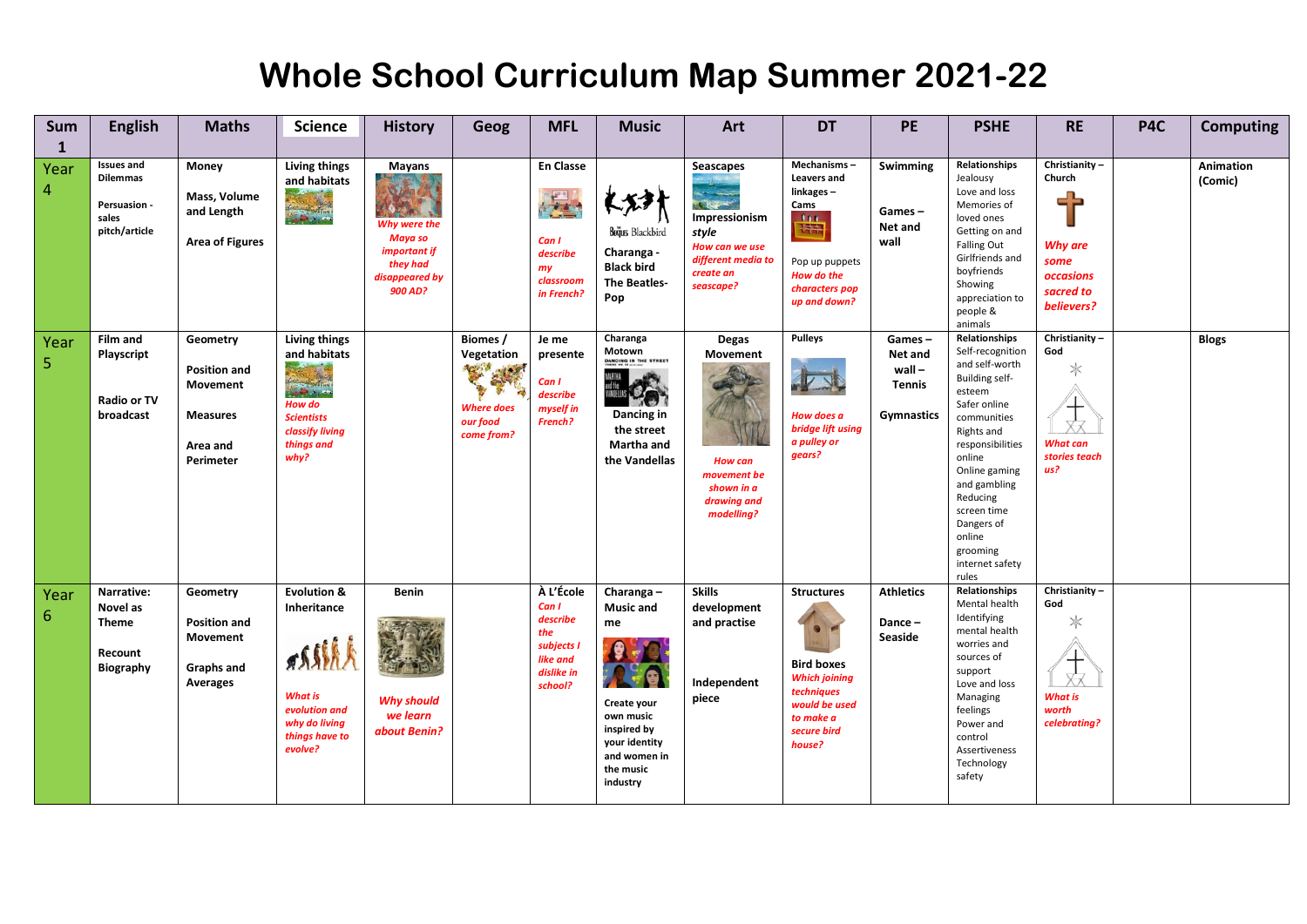| Sum<br>$\overline{2}$ | Literacy                                           |                                                                      | <b>CLL</b>                                                     |                                                                  | <b>Maths</b> |                                         | <b>EAD</b>                                                           |                                                                                                                           | <b>UW</b>                | <b>PSE</b>                                                                                                                                                                                                                                                                |                                                                                                       | <b>PD</b> |                  |
|-----------------------|----------------------------------------------------|----------------------------------------------------------------------|----------------------------------------------------------------|------------------------------------------------------------------|--------------|-----------------------------------------|----------------------------------------------------------------------|---------------------------------------------------------------------------------------------------------------------------|--------------------------|---------------------------------------------------------------------------------------------------------------------------------------------------------------------------------------------------------------------------------------------------------------------------|-------------------------------------------------------------------------------------------------------|-----------|------------------|
| <b>EYFS</b>           |                                                    |                                                                      |                                                                |                                                                  |              |                                         |                                                                      |                                                                                                                           |                          | <b>Changing me</b><br><b>Bodies</b><br>Respecting my body<br>Growing up<br>Growth and change<br>Fun and fears<br>Celebrations                                                                                                                                             |                                                                                                       |           |                  |
| Sum<br>$\overline{2}$ | <b>English</b>                                     | <b>Maths</b>                                                         | <b>Science</b>                                                 | <b>History</b>                                                   | Geography    | <b>Music</b>                            | Art                                                                  | <b>DT</b>                                                                                                                 | PE                       | <b>PSHE</b>                                                                                                                                                                                                                                                               | <b>RE</b>                                                                                             | P4C       | <b>Computing</b> |
| Year<br>$\mathbf{1}$  | Other non-<br>fiction texts<br>Poems on a<br>theme | Time<br><b>Money</b><br>Volume &<br>Capacity<br><b>Mass</b><br>Space | Seasonal<br>changes<br><b>How are</b><br>seasons<br>different? | <b>Our buildings</b><br>through time<br>- a local<br>study<br>馬尾 |              | <b>BBC Ten Pieces</b><br>神<br>Classical | <b>Skills</b><br>development<br>and practise<br>Independent<br>piece | Food and<br><b>Nutrition</b><br>$\left( \frac{1}{2} \right)$<br>Vegetable<br>soup<br><b>What makes a</b><br>healthy soup? | FMS-Tri<br><b>Throlf</b> | <b>Changing me</b><br>Life cycles -<br>animal and<br>human Changes<br>in me Changes<br>since being a<br>baby<br>Differences<br>between<br>female and<br>male bodies<br>(correct<br>terminology)<br>Linking growing<br>and learning<br>Coping with<br>change<br>Transition | <b>Buddhism</b><br>美美<br>∢ ⊳<br>How do<br>some people<br>behave<br>because they<br>believe in<br>God? |           | Internet safety  |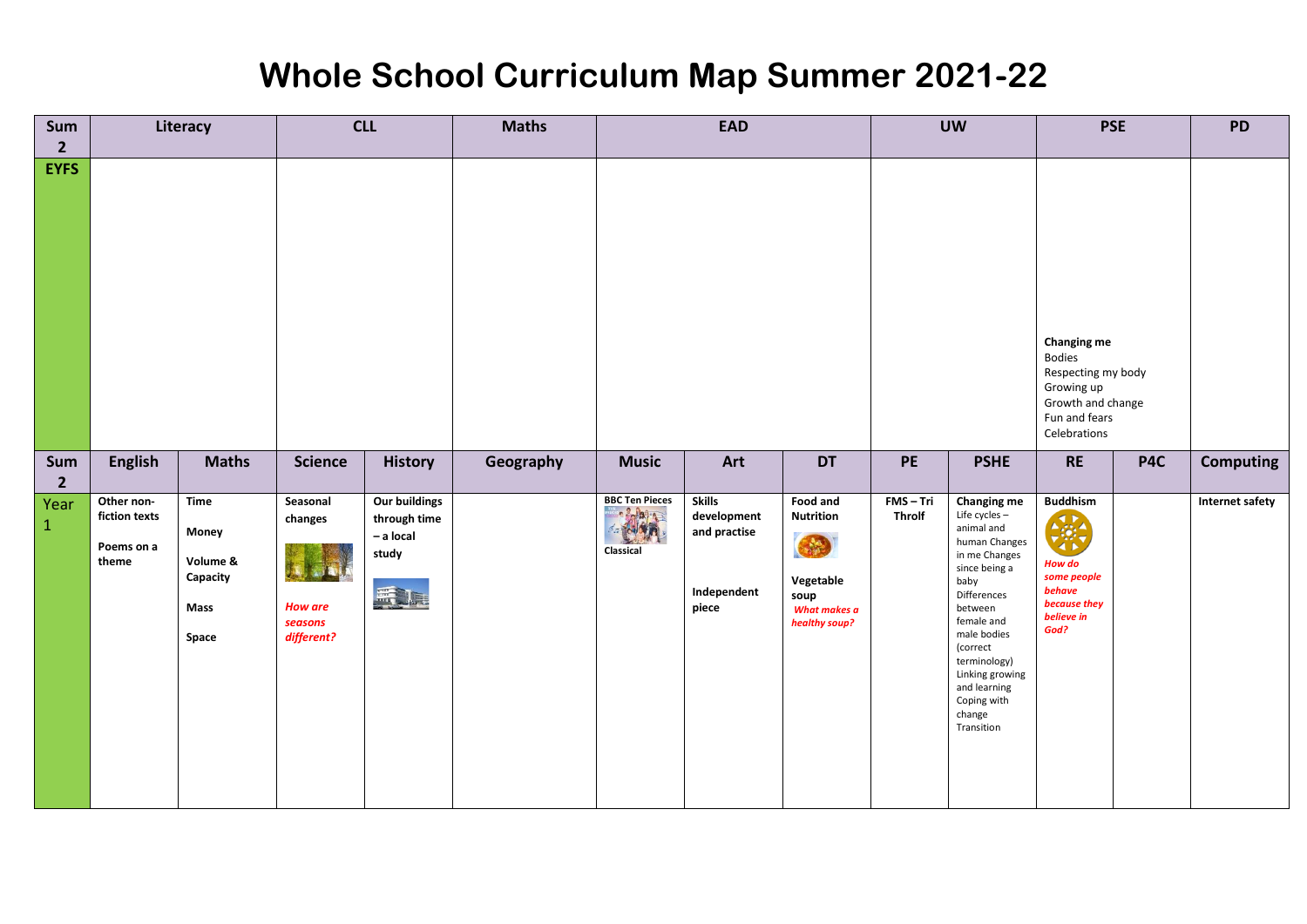| Sum<br>$\overline{2}$  | <b>English</b>                                                                      | <b>Maths</b>                                                                   | <b>Science</b>                                                                                                                       | <b>History</b>                                                           | Geography                                                                                                             |                                                                            | <b>Music</b>                                                          | Art                                                                  | <b>DT</b>                                                                                                      | PE                                                                                 | <b>PSHE</b>                                                                                                                                                                                                                   | <b>RE</b>                                                                                                                        | P4C | <b>Computing</b>     |
|------------------------|-------------------------------------------------------------------------------------|--------------------------------------------------------------------------------|--------------------------------------------------------------------------------------------------------------------------------------|--------------------------------------------------------------------------|-----------------------------------------------------------------------------------------------------------------------|----------------------------------------------------------------------------|-----------------------------------------------------------------------|----------------------------------------------------------------------|----------------------------------------------------------------------------------------------------------------|------------------------------------------------------------------------------------|-------------------------------------------------------------------------------------------------------------------------------------------------------------------------------------------------------------------------------|----------------------------------------------------------------------------------------------------------------------------------|-----|----------------------|
| Year<br>$\overline{2}$ | <b>Explanation</b><br>text<br>Classic<br>poetry e.g.<br>The Owl and<br>the Pussycat | <b>Time</b><br>Money<br><b>Four operations</b><br>$-$ re cap (X - +<br>divide) | <b>Living things</b><br>and their<br>habitats<br>How would you<br>group these<br>plants and<br>animals based<br>on their<br>habitat? |                                                                          | Morecambe to<br>Mombasa<br><b>24 HH</b><br><b>How is Mombasa's</b><br>coastline different or<br>similar to Morecambe? |                                                                            | <b>BBC Ten Pieces</b><br>$-\frac{2}{\pi}$<br><b>MAIN</b><br>Classical | <b>Skills</b><br>development<br>and practise<br>Independent<br>piece | <b>Textiles</b><br><b>TANK</b><br>Puppets<br>Can you make<br>a puppet based<br>on a character<br>from a story? | Games-<br>Net and<br>wall<br>$FMS -$<br>Assessment<br>piece (end of<br><b>KS1)</b> | Changing me<br>Life cycles in<br>nature Growing<br>from young to<br>old Increasing<br>independence<br>Differences in<br>female and<br>male bodies<br>(correct<br>terminology)<br>Assertiveness<br>Preparing for<br>transition | Sikhism<br>$\pmb{\mathbb{Q}}$<br><b>What makes</b><br>us go 'wow'<br>or think<br>really hard?<br>Does<br>worship help<br>people? |     | <b>Data Handling</b> |
| Sum<br>$\overline{2}$  | <b>English</b>                                                                      | <b>Maths</b>                                                                   | <b>Science</b>                                                                                                                       | <b>History</b>                                                           | Geog                                                                                                                  | <b>MFL</b>                                                                 | <b>Music</b>                                                          | Art                                                                  | <b>DT</b>                                                                                                      | PE                                                                                 | <b>PSHE</b>                                                                                                                                                                                                                   | <b>RE</b>                                                                                                                        | P4C | <b>Computing</b>     |
| Year<br>3              | Discussion:<br>for and<br>against<br><b>Classic poetry</b><br>for<br>performance    | Angles<br>Lines and<br>Shape<br>Perimeter                                      | <b>Rocks</b><br>安全                                                                                                                   | <b>Local studies</b><br>Lancaster &<br>Morecambe<br>the History<br>trail |                                                                                                                       | Je Peux-<br>I can<br>Can I use 'Je<br>peux' in<br>different<br>situations? | <b>BBC Ten Pieces</b><br><b>Belain</b><br><b>MAN</b><br>Classical     | <b>Skills</b><br>development<br>and practise<br>Independent<br>piece |                                                                                                                | <b>Striking</b><br>and<br>fielding<br>$games -$<br>Rounders                        | Changing me<br>How babies<br>grow<br>Understanding<br>a baby's needs<br>Outside body<br>changes Inside<br>body changes<br>Family<br>stereotypes<br>Challenging my<br>ideas Preparing<br>for transition                        | Christianity<br>God<br>$\ast$<br>☆<br>How do<br>religious<br>families and<br>communities<br>practise their<br>faith?             |     |                      |